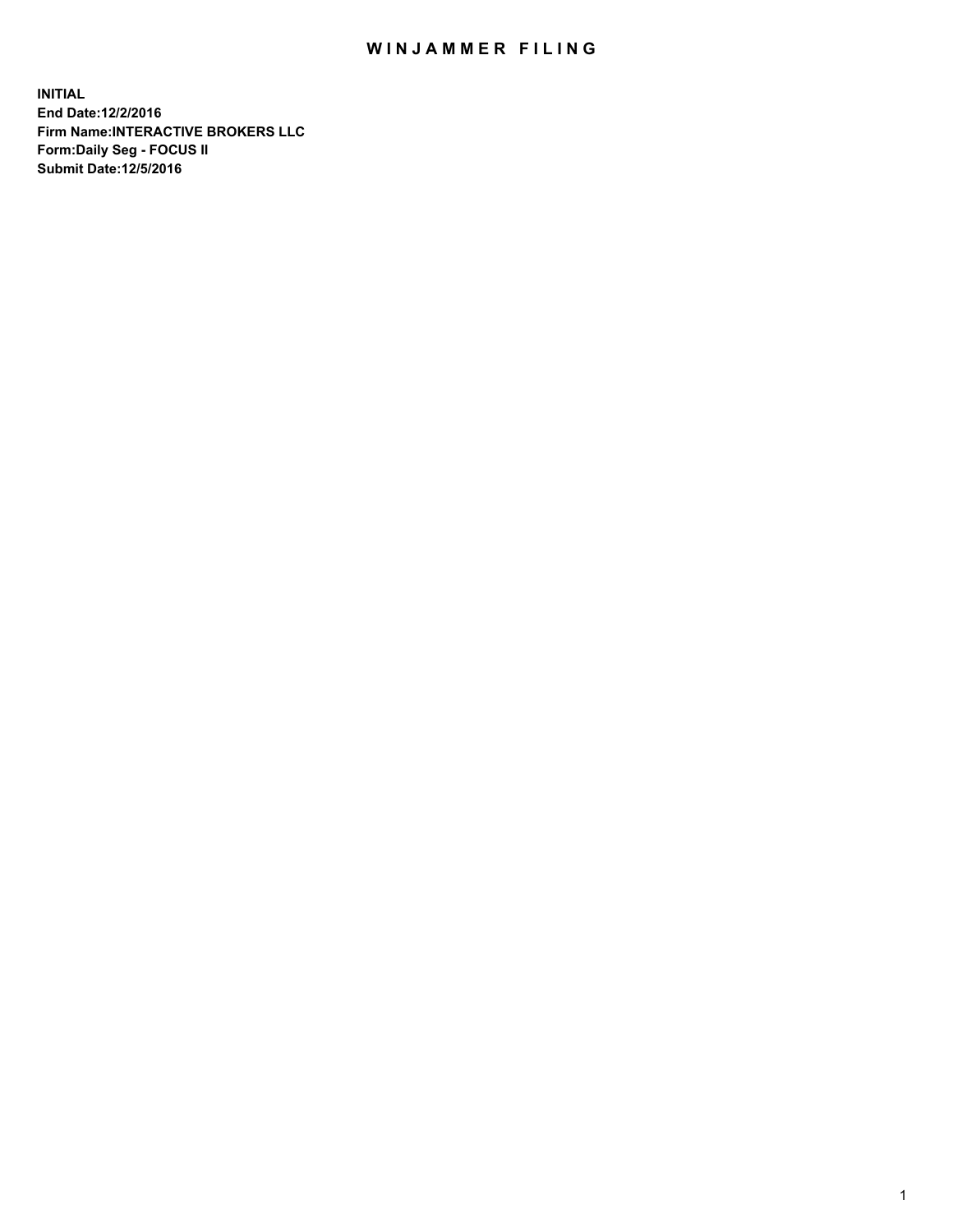## **INITIAL End Date:12/2/2016 Firm Name:INTERACTIVE BROKERS LLC Form:Daily Seg - FOCUS II Submit Date:12/5/2016 Daily Segregation - Cover Page**

| Name of Company<br><b>Contact Name</b><br><b>Contact Phone Number</b><br><b>Contact Email Address</b>                                                                                                                                                                                                                          | <b>INTERACTIVE BROKERS LLC</b><br><b>James Menicucci</b><br>203-618-8085<br>jmenicucci@interactivebrokers.c<br>om |
|--------------------------------------------------------------------------------------------------------------------------------------------------------------------------------------------------------------------------------------------------------------------------------------------------------------------------------|-------------------------------------------------------------------------------------------------------------------|
| FCM's Customer Segregated Funds Residual Interest Target (choose one):<br>a. Minimum dollar amount: ; or<br>b. Minimum percentage of customer segregated funds required:%; or<br>c. Dollar amount range between: and; or<br>d. Percentage range of customer segregated funds required between:% and%.                          | $\overline{\mathbf{0}}$<br>0<br>155,000,000 245,000,000<br>0 <sub>0</sub>                                         |
| FCM's Customer Secured Amount Funds Residual Interest Target (choose one):<br>a. Minimum dollar amount: ; or<br>b. Minimum percentage of customer secured funds required:%; or<br>c. Dollar amount range between: and; or<br>d. Percentage range of customer secured funds required between: % and %.                          | $\overline{\mathbf{0}}$<br>0<br>80,000,000 120,000,000<br>00                                                      |
| FCM's Cleared Swaps Customer Collateral Residual Interest Target (choose one):<br>a. Minimum dollar amount: ; or<br>b. Minimum percentage of cleared swaps customer collateral required:% ; or<br>c. Dollar amount range between: and; or<br>d. Percentage range of cleared swaps customer collateral required between:% and%. | $\overline{\mathbf{0}}$<br>$\overline{\mathbf{0}}$<br>0 <sub>0</sub><br><u>00</u>                                 |

Attach supporting documents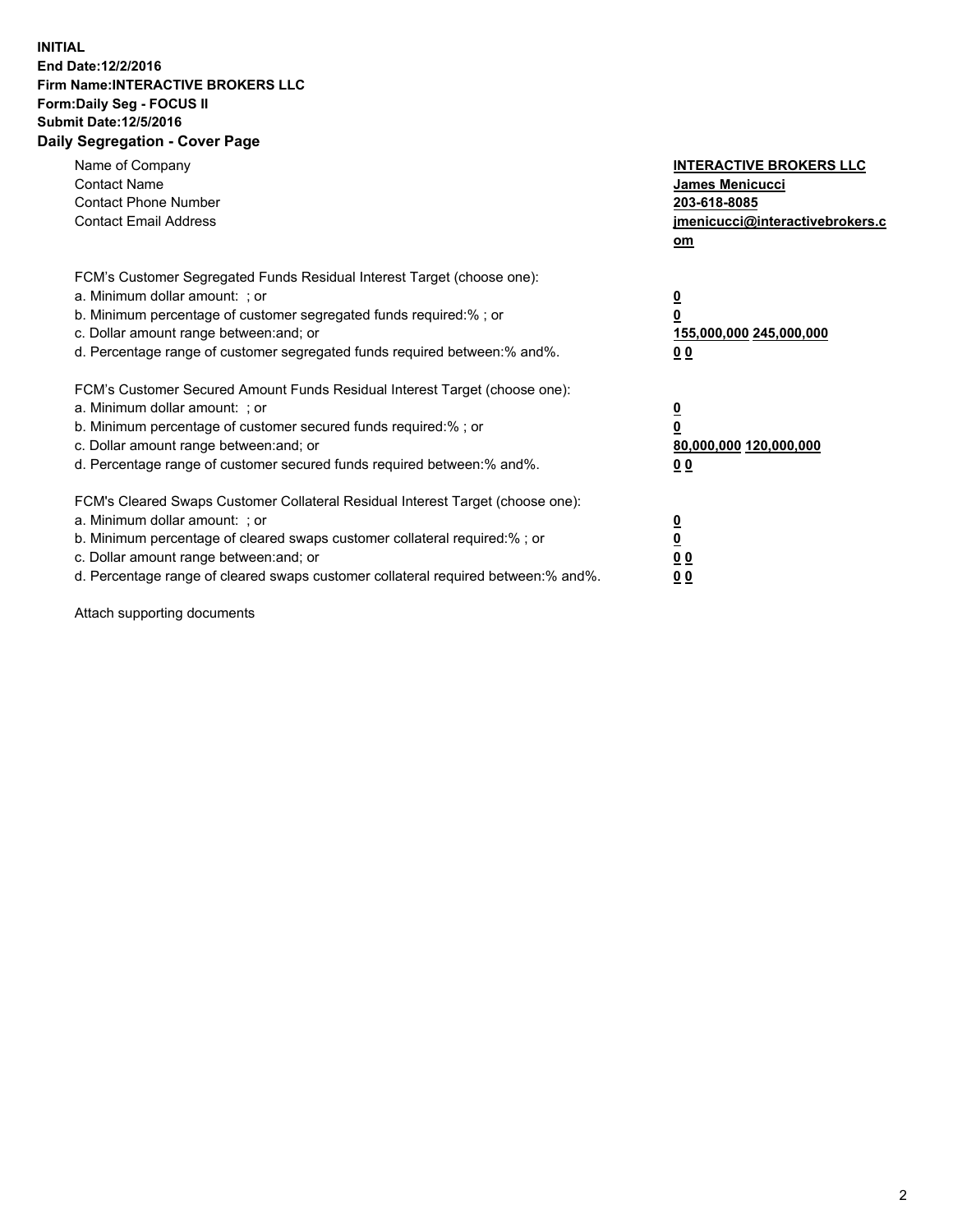## **INITIAL End Date:12/2/2016 Firm Name:INTERACTIVE BROKERS LLC Form:Daily Seg - FOCUS II Submit Date:12/5/2016 Daily Segregation - Secured Amounts**

|     | Dany Ocgregation - Oceanea Annoanta                                                         |                                   |
|-----|---------------------------------------------------------------------------------------------|-----------------------------------|
|     | Foreign Futures and Foreign Options Secured Amounts                                         |                                   |
|     | Amount required to be set aside pursuant to law, rule or regulation of a foreign            | $0$ [7305]                        |
|     | government or a rule of a self-regulatory organization authorized thereunder                |                                   |
| 1.  | Net ledger balance - Foreign Futures and Foreign Option Trading - All Customers             |                                   |
|     | A. Cash                                                                                     | 350,540,478 [7315]                |
|     | B. Securities (at market)                                                                   | $0$ [7317]                        |
| 2.  | Net unrealized profit (loss) in open futures contracts traded on a foreign board of trade   | 6,450,056 [7325]                  |
| 3.  | Exchange traded options                                                                     |                                   |
|     | a. Market value of open option contracts purchased on a foreign board of trade              | 178,287 [7335]                    |
|     | b. Market value of open contracts granted (sold) on a foreign board of trade                | -108,804 [7337]                   |
| 4.  | Net equity (deficit) (add lines 1.2. and 3.)                                                | 357,060,017 [7345]                |
| 5.  | Account liquidating to a deficit and account with a debit balances - gross amount           | 58,298 [7351]                     |
|     | Less: amount offset by customer owned securities                                            | 0 [7352] 58,298 [7354]            |
| 6.  | Amount required to be set aside as the secured amount - Net Liquidating Equity              | 357,118,315 [7355]                |
|     | Method (add lines 4 and 5)                                                                  |                                   |
| 7.  | Greater of amount required to be set aside pursuant to foreign jurisdiction (above) or line | 357,118,315 [7360]                |
|     | 6.                                                                                          |                                   |
|     | FUNDS DEPOSITED IN SEPARATE REGULATION 30.7 ACCOUNTS                                        |                                   |
| 1.  | Cash in banks                                                                               |                                   |
|     | A. Banks located in the United States                                                       | 6,000,000 [7500]                  |
|     | B. Other banks qualified under Regulation 30.7                                              | 0 [7520] 6,000,000 [7530]         |
| 2.  | Securities                                                                                  |                                   |
|     | A. In safekeeping with banks located in the United States                                   | 399,940,555 [7540]                |
|     | B. In safekeeping with other banks qualified under Regulation 30.7                          | 0 [7560] 399,940,555 [7570]       |
| 3.  | Equities with registered futures commission merchants                                       |                                   |
|     | A. Cash                                                                                     | $0$ [7580]                        |
|     | <b>B.</b> Securities                                                                        | $0$ [7590]                        |
|     | C. Unrealized gain (loss) on open futures contracts                                         | $0$ [7600]                        |
|     | D. Value of long option contracts                                                           | $0$ [7610]                        |
|     | E. Value of short option contracts                                                          | 0 [7615] 0 [7620]                 |
| 4.  | Amounts held by clearing organizations of foreign boards of trade                           |                                   |
|     | A. Cash                                                                                     | $0$ [7640]                        |
|     | <b>B.</b> Securities                                                                        | $0$ [7650]                        |
|     | C. Amount due to (from) clearing organization - daily variation                             | $0$ [7660]                        |
|     | D. Value of long option contracts                                                           | $0$ [7670]                        |
|     | E. Value of short option contracts                                                          | 0 [7675] 0 [7680]                 |
| 5.  | Amounts held by members of foreign boards of trade                                          |                                   |
|     | A. Cash                                                                                     | 64,252,871 [7700]                 |
|     | <b>B.</b> Securities                                                                        | $0$ [7710]                        |
|     | C. Unrealized gain (loss) on open futures contracts                                         | 4,922,225 [7720]                  |
|     | D. Value of long option contracts                                                           | 178,287 [7730]                    |
|     | E. Value of short option contracts                                                          | -108,804 [7735] 69,244,579 [7740] |
| 6.  | Amounts with other depositories designated by a foreign board of trade                      | $0$ [7760]                        |
| 7.  | Segregated funds on hand                                                                    | $0$ [7765]                        |
| 8.  | Total funds in separate section 30.7 accounts                                               | 475,185,134 [7770]                |
| 9.  | Excess (deficiency) Set Aside for Secured Amount (subtract line 7 Secured Statement         | 118,066,819 [7380]                |
|     | Page 1 from Line 8)                                                                         |                                   |
| 10. | Management Target Amount for Excess funds in separate section 30.7 accounts                 | 80,000,000 [7780]                 |
| 11. | Excess (deficiency) funds in separate 30.7 accounts over (under) Management Target          | 38,066,819 [7785]                 |
|     |                                                                                             |                                   |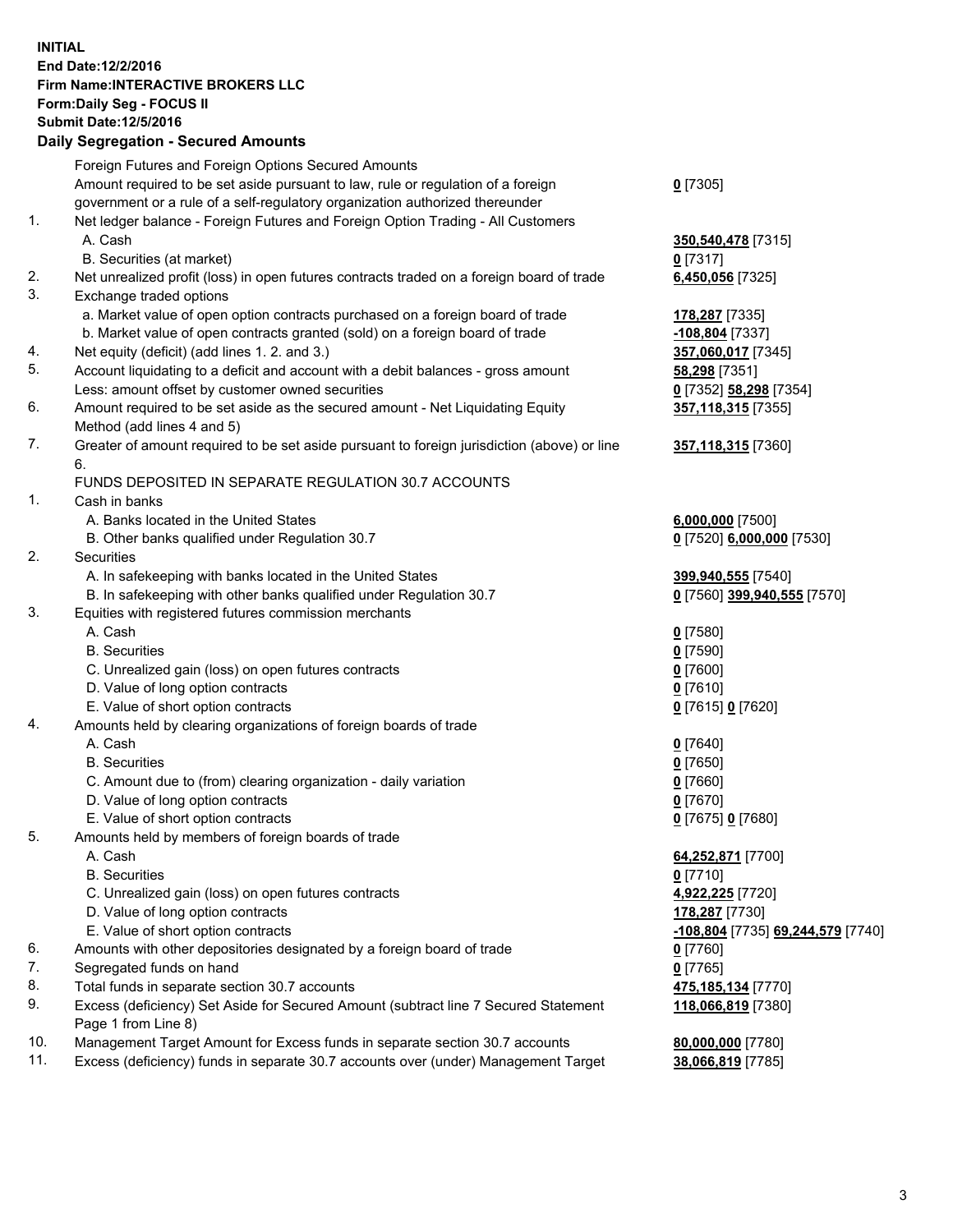**INITIAL End Date:12/2/2016 Firm Name:INTERACTIVE BROKERS LLC Form:Daily Seg - FOCUS II Submit Date:12/5/2016 Daily Segregation - Segregation Statement** SEGREGATION REQUIREMENTS(Section 4d(2) of the CEAct) 1. Net ledger balance A. Cash **3,261,185,059** [7010] B. Securities (at market) **0** [7020] 2. Net unrealized profit (loss) in open futures contracts traded on a contract market **2,560,802** [7030] 3. Exchange traded options A. Add market value of open option contracts purchased on a contract market **142,245,261** [7032] B. Deduct market value of open option contracts granted (sold) on a contract market **-241,032,056** [7033] 4. Net equity (deficit) (add lines 1, 2 and 3) **3,164,959,066** [7040] 5. Accounts liquidating to a deficit and accounts with debit balances - gross amount **176,615** [7045] Less: amount offset by customer securities **0** [7047] **176,615** [7050] 6. Amount required to be segregated (add lines 4 and 5) **3,165,135,681** [7060] FUNDS IN SEGREGATED ACCOUNTS 7. Deposited in segregated funds bank accounts A. Cash **161,345,670** [7070] B. Securities representing investments of customers' funds (at market) **1,977,697,338** [7080] C. Securities held for particular customers or option customers in lieu of cash (at market) **0** [7090] 8. Margins on deposit with derivatives clearing organizations of contract markets A. Cash **20,203,083** [7100] B. Securities representing investments of customers' funds (at market) **1,347,242,062** [7110] C. Securities held for particular customers or option customers in lieu of cash (at market) **0** [7120] 9. Net settlement from (to) derivatives clearing organizations of contract markets **-275,928** [7130] 10. Exchange traded options A. Value of open long option contracts **142,247,648** [7132] B. Value of open short option contracts **-241,033,253** [7133] 11. Net equities with other FCMs A. Net liquidating equity **0** [7140] B. Securities representing investments of customers' funds (at market) **0** [7160] C. Securities held for particular customers or option customers in lieu of cash (at market) **0** [7170] 12. Segregated funds on hand **0** [7150] 13. Total amount in segregation (add lines 7 through 12) **3,407,426,620** [7180] 14. Excess (deficiency) funds in segregation (subtract line 6 from line 13) **242,290,939** [7190] 15. Management Target Amount for Excess funds in segregation **155,000,000** [7194] **87,290,939** [7198]

16. Excess (deficiency) funds in segregation over (under) Management Target Amount Excess